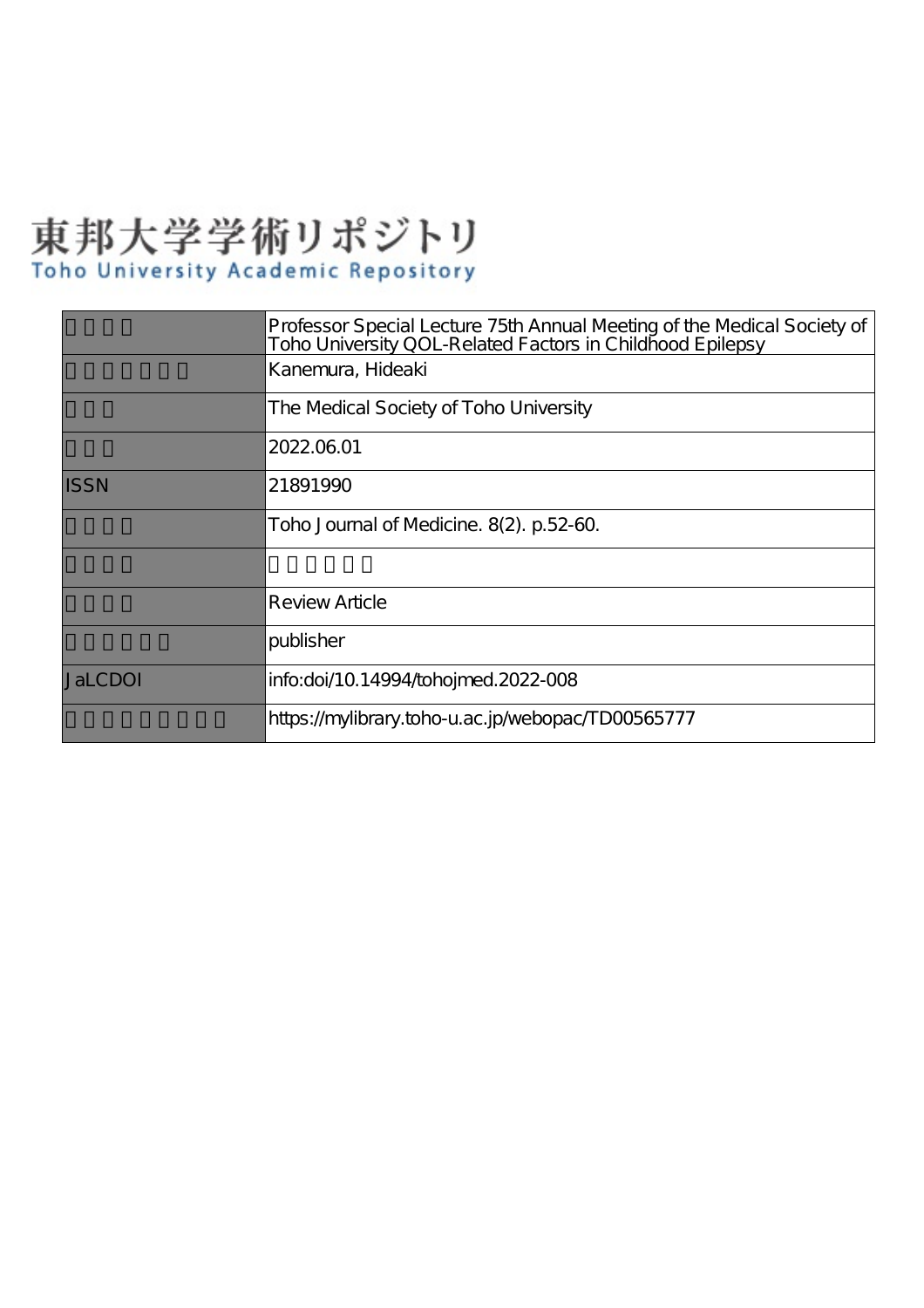Review Article

# QOL-Related Factors in Childhood Epilepsy

Hideaki Kanemura\*

Department of Pediatrics, Toho University Medical Center Sakura Hospital, Chiba, Japan

ABSTRACT: Quality of life (QOL) in childhood epilepsy is associated with clinical and social variables. Among these variables, seizure frequency has been identified as the important predictor of QOL. Additionally, frequency of interictal epileptiform discharges (IEDs) on electroencephalogram (EEG) may accompany transient cognitive/behavioral impairments. Moreover, seizure frequency and/or IEDs may play a role as a mediator of emotional responses including stigma and fatigue in childhood epilepsy. Hence, seizure frequency and/or IEDs are one of the important QOL-related factors in childhood epilepsy. Frontal lobe dysfunctions such as cognitive and behavioral problems can be associated with the reduction in QOL for both child himself and his/her family. Serial three-dimensional MRI studies revealed the frontal/prefrontal lobe growth disturbance during the active phase of epilepsy in some children with neuropsychological problems. Moreover, prefrontal lobe growth showed rapid recovery in epilepsy patients with a shorter active seizure period. These findings suggest that frequent seizures may lead to prefrontal lobe growth disturbance, which relates to neuropsychological problems in children with epilepsy. Furthermore, frequent seizures may be associated with seizure-associated headaches, stigma, parental stigma, and fatigue. Additionally, among IEDs on EEG, which may correlate with persistent pathological neuronal discharges, frontal IEDs may be at risk for seizure recurrence and cognitive/behavioral impairments and may play a role as a mediator of emotional responses including stigma. Moreover, behavioral problems may be associated with secondary bilateral synchrony (SBS) on EEG. There may be a possibility that behavioral impairments will be improved in association with EEG improvement in patients presenting with frontal IED and SBS. Hence, seizure severities and IEDs on EEG may be associated with neuropsychological problems, which relates to the reduction in QOL. The preferable treatment strategy may be required to remit seizures and EEG abnormalities as soon as possible to accomplish the most favorable prognosis for children with epilepsy.

Toho J Med 8 (2): 52―60, 2022

# KEYWORDS: frontal, behavior, stigma, seizure severity, interictal epileptiform discharge (IED)

# 1. Introduction

The quality of life (QOL) in childhood epilepsy is asso-

\*Corresponding Author: Hideaki Kanemura, 564-1 Shimoshizu, Sakura, Chiba 285-8741, Japan, tel: +81-43-462-8811 e-mail: hideaki.kanemura@med.toho-u.ac.jp DOI: 10.14994/tohojmed.2022-008

ciated with clinical and social variables. Among these variables, seizure frequency has been identified as the important predictor of QOL. Moreover, frequency of

Received Mar. 15, 2022 Toho Journal of Medicine 8 (2), June. 1, 2022 ISSN 2189―1990, CODEN: TJMOA2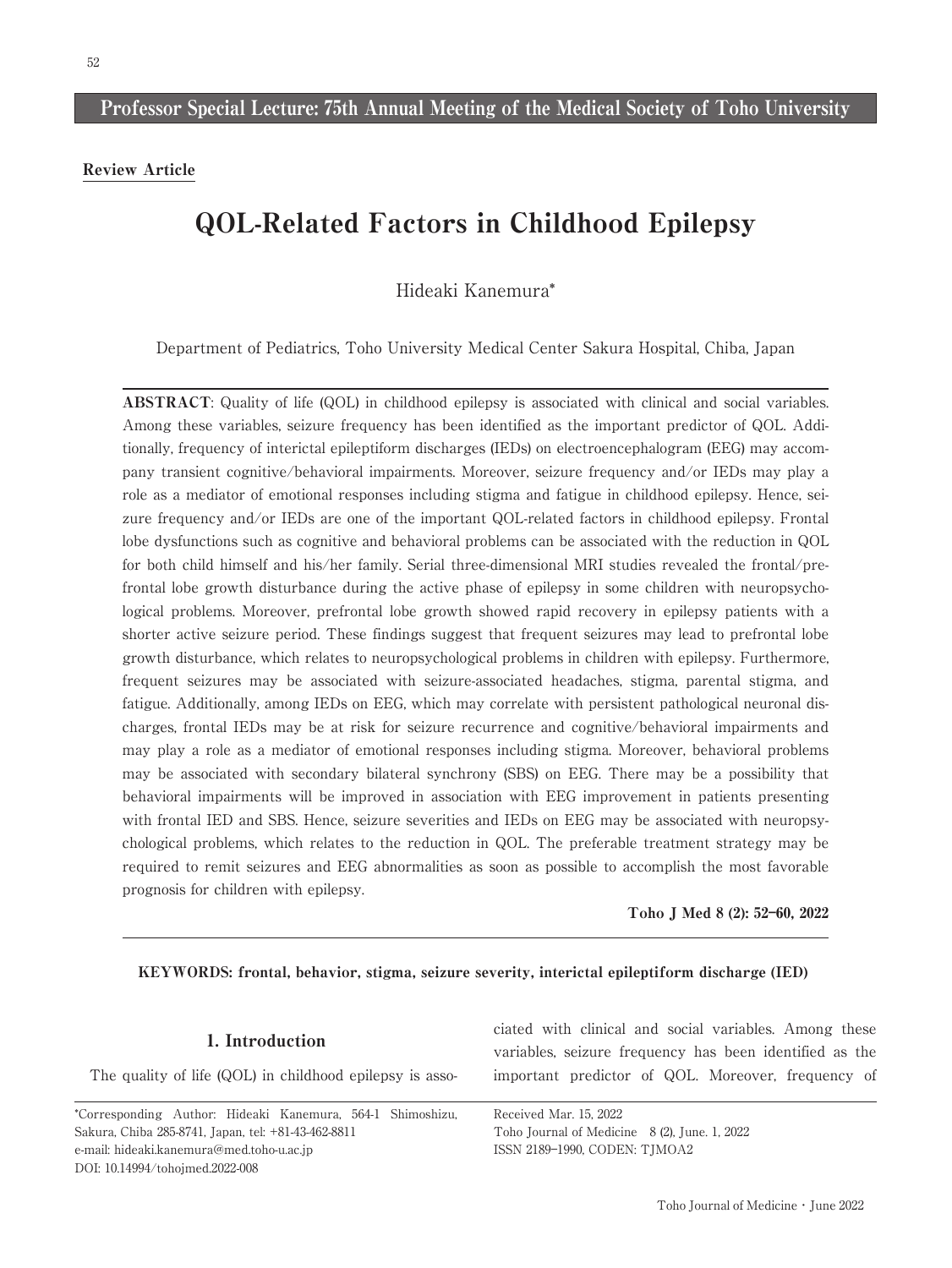interictal epileptiform discharges (IEDs) on electroencephalogram (EEG) may accompany transient cognitive/ behavioral impairments. Furthermore, seizure frequency and/or IEDs may play a role as a mediator of emotional responses including stigma and fatigue in childhood epilepsy. Hencec, seizure frequency and IEDs are one of the important QOL-related factors in childhood epilepsy.

Neuropsychological impairments including cognitive/ behavioral problems in children with epilepsy can be induced by various causes. Patients with identifiable frontal lobe lesions may exhibit cognitive or behavioral impairments in agreement with lesion location. Nevertheless, children without obvious lesions can also exhibit the same impairments. In Rolandic epilepsy (RE), a negative correlation has been evident between the IED frequency and performance on cognitive functions.<sup>1)</sup>

Stigma is a major issue associated with epilepsy, with great negative effects on patients and their families. Reducing negative issues including stigma in childhood epilepsy is one of the most important aims of clinical management.

Fatigue has been associated with the reduction in the QOL of epilepsy patients. Fatigue is correlated with anxiety, depression, and sleep problems in epilepsy patients.<sup>2)</sup> A previous study showed a tendency for increased fatigue in accordance with frequent seizures.<sup>3)</sup>

The processes for maturation of the frontal lobes are regarded to be protracted. Damage to the frontal regions during childhood can obstruct usual processes for maturation and organization, resulting in neuropsychological impairments.4) Several studies have concluded that frequent seizures impair the developing brain.<sup>4)-6)</sup> Frequent/ severe seizures and EEG abnormalities may lead to cognitive, behavioral, and psychological impairments.

# 2. Correlation between Seizure Severities and Reduction in QOL

# 2.1. Correlation between seizure severities and cognitive/behavioral impairments

Cognitive and behavioral deterioration can lead to a reduction in QOL in children with epilepsy. This cognitive/behavioral problem may be related to frontal lobe dysfunction. Therefore, frontal lobe dysfunctions can be associated with a reduction in QOL for both child himself and his/her family.

The prefrontal parts comprised an extensive network that links the cerebral motor, perceptual, and limbic

regions.7) This pervasive system of connections makes it possible for the prefrontal cortex to receive information from practically all parts of the cerebral regions, as well as to affect the information processing in those parts. Prefrontal lobe functions can show vulnerability for a long period, in which neurons and glial cells are easily influenced by various factors.<sup>8)</sup> Therefore, the prefrontal lobe seems to be more highly vulnerable to frequent and prolonged seizures than other cortical regions.<sup>7,8)</sup> Epileptic children associated with frontal lobe have several neuropsychological problems relative to normative standards.<sup>9)</sup>

*2.1.1. Frontal lobe epilepsy*

It is important to understand the influence of frontal lobe epilepsy (FLE) on the life of affected patients. Serial three-dimensional MRI volumetric study in FLE patients showed that frontal/prefrontal lobe volumes and the prefrontal-to-frontal lobe volume ratio increased serially in the tractable FLE patients without neuropsychological problems and healthy participants.<sup>8)</sup> By contrast, frontal/ prefrontal lobe volumes revealed no apparent growth during the active seizure period in intractable FLE patients with cognitive/behavioral impairments. Children with a shorter active seizure period soon achieved a restored growth ratio. By contrast, the growth ratio was stagnated in patients with a longer active seizure period<sup>8)</sup> (Table 1). Accordingly, the occurrence of frequent seizures in FLE patients may be associated with prefrontal lobe growth retardation, which relates to neuropsychological impairments.

# *2.1.2. Panayiotopoulos syndrome*

In general, Panayiotopoulos syndrome (PS) is not associated with neuropsychological problems. Nevertheless, cognitive/behavioral impairments may be present in at least some of the PS patients. Some degrees of neuronal damage due to status epilepticus (SE) may occur in the brain. In approximately 40% of PS patients, the seizure duration is more than 30 min, subsequent to a focal or secondarily generalized SE.<sup>10)</sup> In a serial volumetric study, growth of the frontal and prefrontal lobes was slightly decreased after SE episodes in PS patients. Moreover, the scores on the cognitive measurement were decreased in the SE patients<sup>11)</sup> (Table 1). Therefore, the occurrence of SE in PS patients may be associated with prefrontal lobe growth disturbance, which relates to neuropsychological impairments.

### 2.2. Headache

Migraine and epilepsy belong to a heterogeneous fam-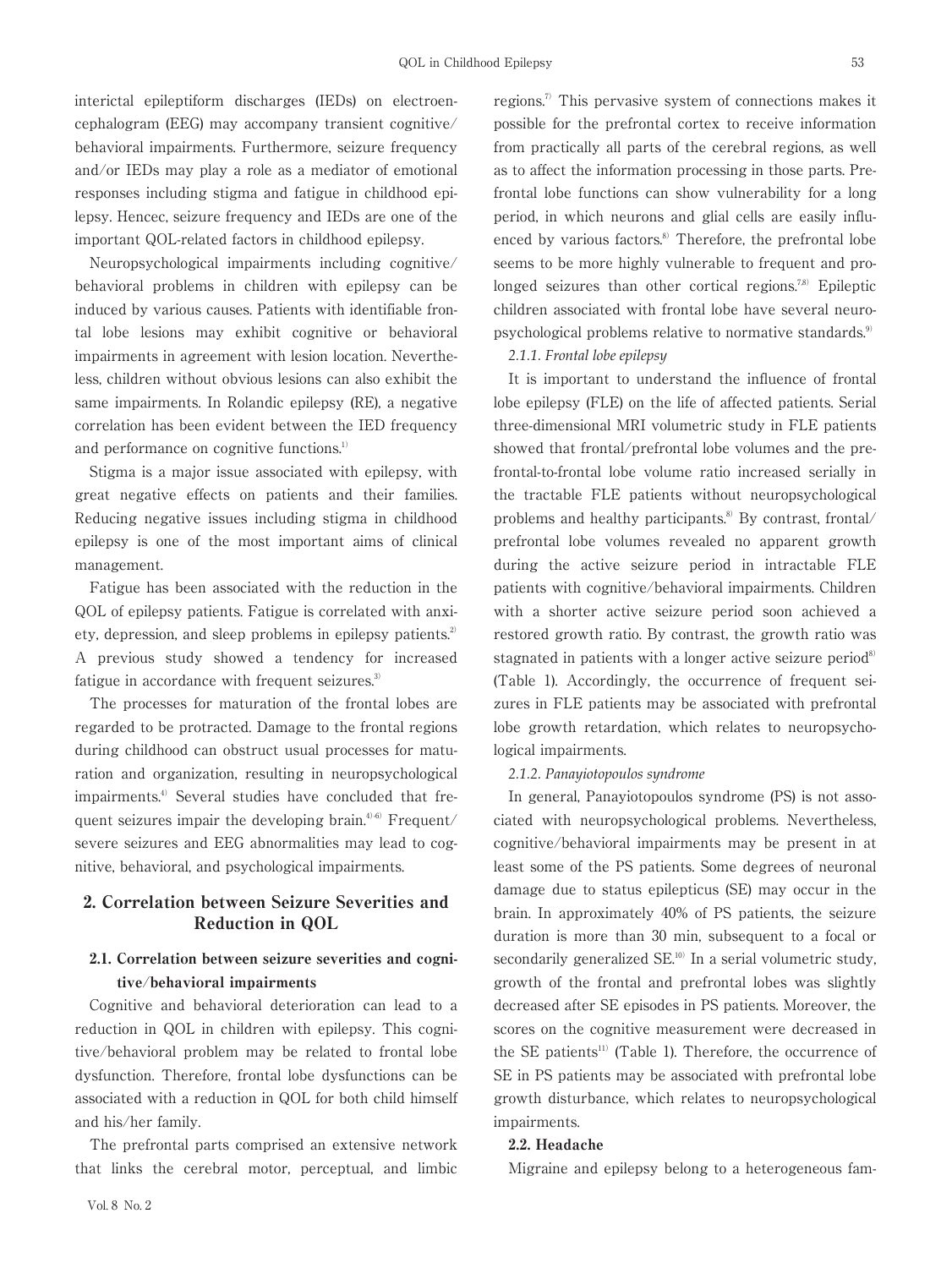#### 54 H. Kanemura

| Seizure severities as<br>QOL-related factors                                | Findings                                                                                                                                                                                                                                                                                                                                                                                                                                                                                                                                                    |  |  |  |
|-----------------------------------------------------------------------------|-------------------------------------------------------------------------------------------------------------------------------------------------------------------------------------------------------------------------------------------------------------------------------------------------------------------------------------------------------------------------------------------------------------------------------------------------------------------------------------------------------------------------------------------------------------|--|--|--|
| Cognitive/behavioral<br>impairments in<br>frontal lobe epilepsy $8$         | #Frontal/prefrontal lobe volumes and the prefrontal-to-frontal lobe volume ratio increased se-<br>rially in the tractable FLE patients without cognitive/behavioral impairments and healthy<br>controls.<br>#Frontal/prefrontal lobe volumes showed no obvious growth during the active seizure period<br>in the intractable FLE patients with cognitive/behavioral impairments.<br>#Children with a shorter active seizure period soon achieved a restored growth ratio.<br>#The growth ratio was delayed in patients with a longer active seizure period. |  |  |  |
| Cognitive/behavioral<br>impairments in Panavio-<br>topoulos syndrome $11$ ) | #Growth of the frontal and prefrontal lobes was slightly decreased for some time after SE epi-<br>sodes in PS patients.<br>#The scores on the neuropsychological tests were decreased in the SE patients.                                                                                                                                                                                                                                                                                                                                                   |  |  |  |
| Headache <sup>13)</sup>                                                     | #The seizure frequency was 4.1 times per year in patients with seizure-associated headache.<br># The seizure frequency was 1.3 times per year in those with nonseizure-associated headache.                                                                                                                                                                                                                                                                                                                                                                 |  |  |  |
| Stigma in children 16)                                                      | #Children with frequent seizures showed significant impairment of psychosocial functioning<br>compared to seizure-free children $(p<0.01)$ .<br>#Greater perceptions of stigma were associated with greater seizure frequency in accordance<br>with the Child Stigma Scale $(p<0.01)$ .                                                                                                                                                                                                                                                                     |  |  |  |
| Stigma in parents $^{23)}$                                                  | #Parents of children with epilepsy showed significantly higher scores on the questionnaire<br>than those of healthy children $(p<0.0001)$ .<br>#Greater perceptions of stigma were associated with a seizure frequency of more than one<br>per month ( $p = 0.0036$ ).                                                                                                                                                                                                                                                                                      |  |  |  |
| Fatigue <sup>27)</sup>                                                      | #The mean FSS scores of the children with epilepsy were significantly higher than those of<br>the healthy group $(p<0.0001)$ .<br>#Multiple linear regression analysis showed that seizure frequency was the only characteristic<br>significantly associated with fatigue $(p<0.0001)$ .<br>$\#A$ higher seizure frequency was associated with more severe fatigue ( $p < 0.0001$ ).                                                                                                                                                                        |  |  |  |

Table 1 Findings for seizure severities as QOL-related factors

QOL, quality of life; FLE, frontal lobe epilepsy; PS, Panayiotopoulos syndrome; SE, status epilepticus; FSS, Fatigue Severity Scale.

ily of neurological disorders.12) Headache, because of its higher prevalence, is common in epilepsy patients. Our previous study showed that 34 of 98 children presented with seizure-associated headaches. The seizure frequency was 4.1 times per year in patients with seizure-associated headaches and 1.3 times per year in those with nonseizure-associated headaches<sup>13)</sup> (Table 1). This result indicates that frequent seizures may be associated with seizure-associated headaches, which relates to the reduction in QOL.

#### 2.3. Stigma in children

Stigma is a major issue for epilepsy patients. Stigma erodes the self-esteem and social status of the individual, all of which contribute to poor prognosis including isolation and delays in seeking treatment.<sup>14)</sup> Conversely, adolescence is the transitional stage of mental and physical development. During this unstable stage of life, epilepsy can stigmatize persons and impair their independence, social abilities, peer relations, self-esteem, and mood, because adolescents can be mentally and emotionally

fragile.15) Therefore, there can be negative effects on social identity in children with epilepsy because of the stigma associated with having epilepsy.

In our study, children with frequent seizures showed psychosocial impairments in comparison with seizure-free children. Moreover, greater perceptions of stigma were associated with greater seizure frequency according to the Child Stigma Scale<sup>16)</sup> (Table 1). Children with frequent seizures perceived themselves as significantly more stigmatized in comparison with seizure-free children.

#### 2.4. Stigma in parents

Childhood epilepsy is a risk factor for parenting stress.<sup>17)-20)</sup> Parents of children with drug-resistant epilepsy may experience high levels of anxiety about recurrent seizures, and this heightened anxiety may deploy their children at greater risk for poor adaptive functioning.21) Accordingly, frequent seizures appear to be a significant factor for parenting stress.<sup>22)</sup> In a study using the Parent Stigma Scale, parents of children with epilepsy presented significantly higher scores on the question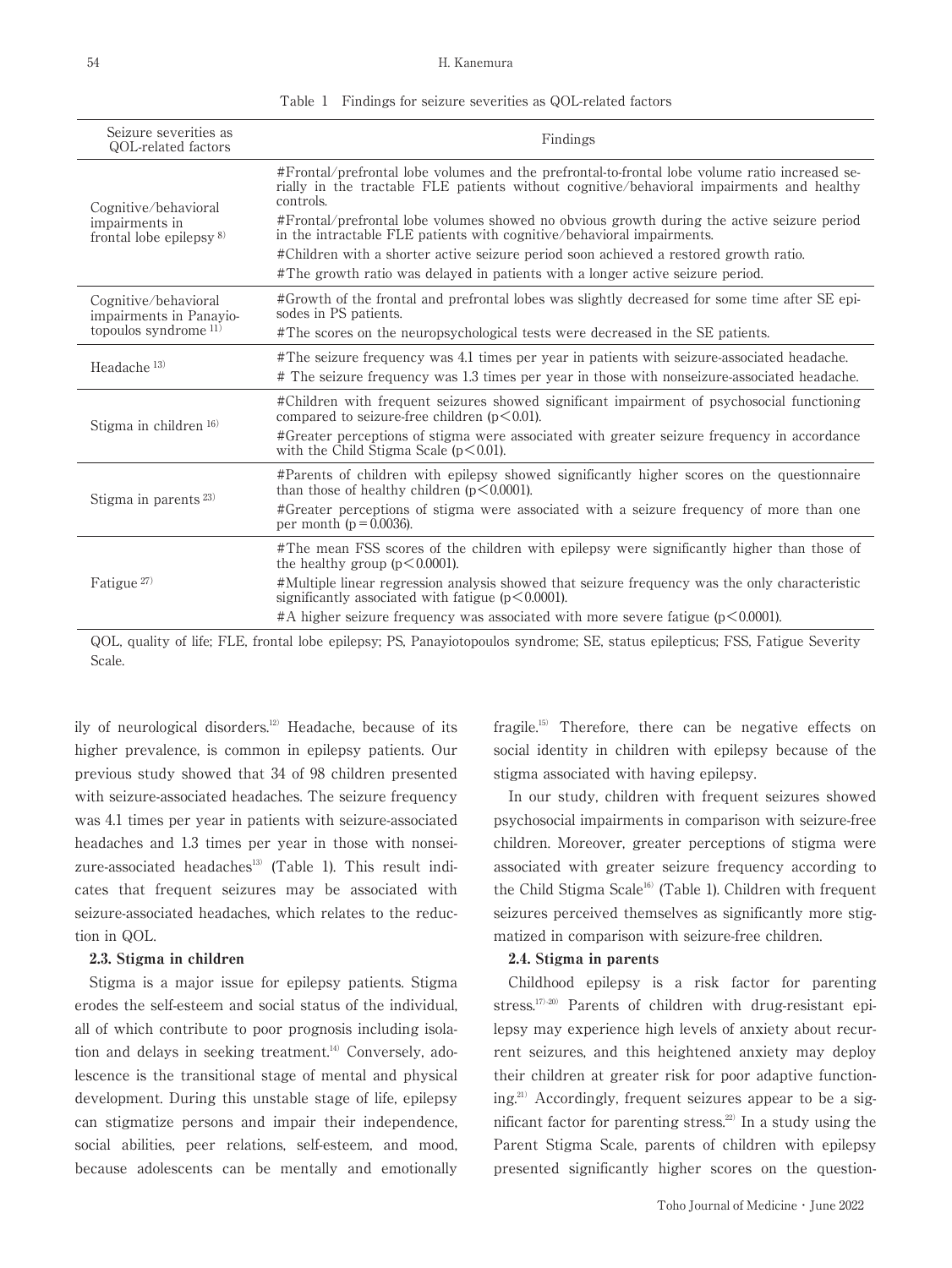naire than those of healthy controls. Additionally, greater perceptions of stigma were associated with a higher seizure frequency<sup>23</sup> (Table 1). Therefore, frequent seizures may be associated with greater perceptions of stigma in parents.

# 2.5. Fatigue in children with epilepsy

Fatigue has been demonstrated to negatively impact the QOL of patients with chronic disorders including epilepsy.24)-26) A previous study using the Fatigue Severity Scale showed that the mean scores of the children with epilepsy were significantly higher than those of the healthy children.<sup>27)</sup> Multiple linear regression analysis showed that seizure frequency was the sole clinical manifestation significantly associated with fatigue. Additionally, a higher seizure frequency was associated with more severe fatigue<sup> $27$ </sup> (Table 1). Thus, frequent seizures may be also associated with fatigue in children with epilepsy.

# 3. EEG Abnormalities as QOL-Related Factors

# 3.1. Correlation between EEG abnormalities and seizure recurrence

IEDs on EEG are regarded as correlated with pathological neuronal discharges.<sup>28)</sup> A previous study showed that seizure recurrence and prolonged periods of highfrequency IEDs were significantly correlated in RE.29) Accordingly, a combination of IED frequency and prolonged periods of high-frequency IEDs may predict seizure recurrence in RE. Moreover, patients with frontal IED may have a higher risk of seizure recurrence after a first unprovoked seizure than those with IEDs in other regions of EEG foci<sup>30</sup> (Table 2). Therefore, high-frequency IEDs and frontal IEDs may be associated with seizure recurrence.

# 3.2. Correlation between EEG abnormalities and cognitive/behavioral impairments

Cognitive and behavioral problems are more common in children with atypical EEG manifestations.<sup>31,33)</sup> Some children present transient behavioral impairments that are correlated with IEDs without clinical seizures.<sup>34,35)</sup> Our previous study showed that cognitive and behavioral impairments were significantly correlated with a prolonged period of high-frequency IEDs in RE.<sup>36)</sup> Moreover, these impairments were significantly correlated with a prolonged period of frontal EEG focus.<sup>36)</sup> Performances in the cognitive measurements may be especially weakened in individuals with frequent IEDs. Additionally, neuropsychological functioning can improve with the normalization of the  $EEG<sup>37</sup>$  Thus, IEDs may contribute to the neuropsychological problems in RE. Neurophysiological findings associated with the inhibitory seizures or negative myoclonus presented in the atypical RE suggest primary or secondary involvement of the frontal cortex.<sup>38)</sup> Furthermore, frontal/prefrontal lobe growth disturbances were evident even after remission of clinical seizures in atypical  $RE<sup>7</sup>$  Thus, atypical RE may be associated with frontal lobe dysfunction resulting in neuropsychological impairments. Accordingly, frontal IED may be associated with cognitive/behavioral problems.

Frontal IED has pathogenesis considerably. We investigated the relationship between neuropsychological impairments, IED, and treatment with antiseizure medication (ASM) in children with both attention-deficit hyperactivity disorder (ADHD) and IED.<sup>39</sup> This study showed that a significant correlation was evident between IED frequency and ADHD rating scale (ADHD-RS) in the frontal IED group but not in the RD group. Moreover, a significant correlation was seen between decreased IED frequency and reduced scores of ADHD-RS after ASM treatment in the frontal IED group but not in the RD group.39) Therefore, frontal IED may have a strong correlation with behavioral impairments.

In another study, the IED location was most frequently in the frontal region in children with autism spectrum disorder (ASD).<sup>40)</sup> Additionally, a correlation between decreased IED frequency and the Japanese manuals for the Aberrant Behavior Checklist (ABC-J) score after treatment was evident in frontal IEDs but not in nonfrontal IEDs. In the presence of frontal IEDs, behavioral impairments correlated with IED frequency, and ASM treatment showed efficacy in both reduction of IED frequency and behavioral improvement in ASD patients presenting with frontal IEDs.<sup>41)</sup> Hence, frontal IEDs in ASD children may be associated with behavioral problems.

Conversely, among several atypical EEG manifestations, secondary bilateral synchrony (SBS) appears to be associated with neuropsychological impairments. Many children with epileptic encephalopathy with continuous spikes and waves during slow sleep (EECSWS), as a representative epileptic syndrome of SBS, present severe cognitive and behavioral impairments. In a volumetric study, frontal and prefrontal lobe volumes revealed growth retardation in all EECSWS patients in comparison with those of controls.<sup>42)</sup> Additionally, prefrontal to frontal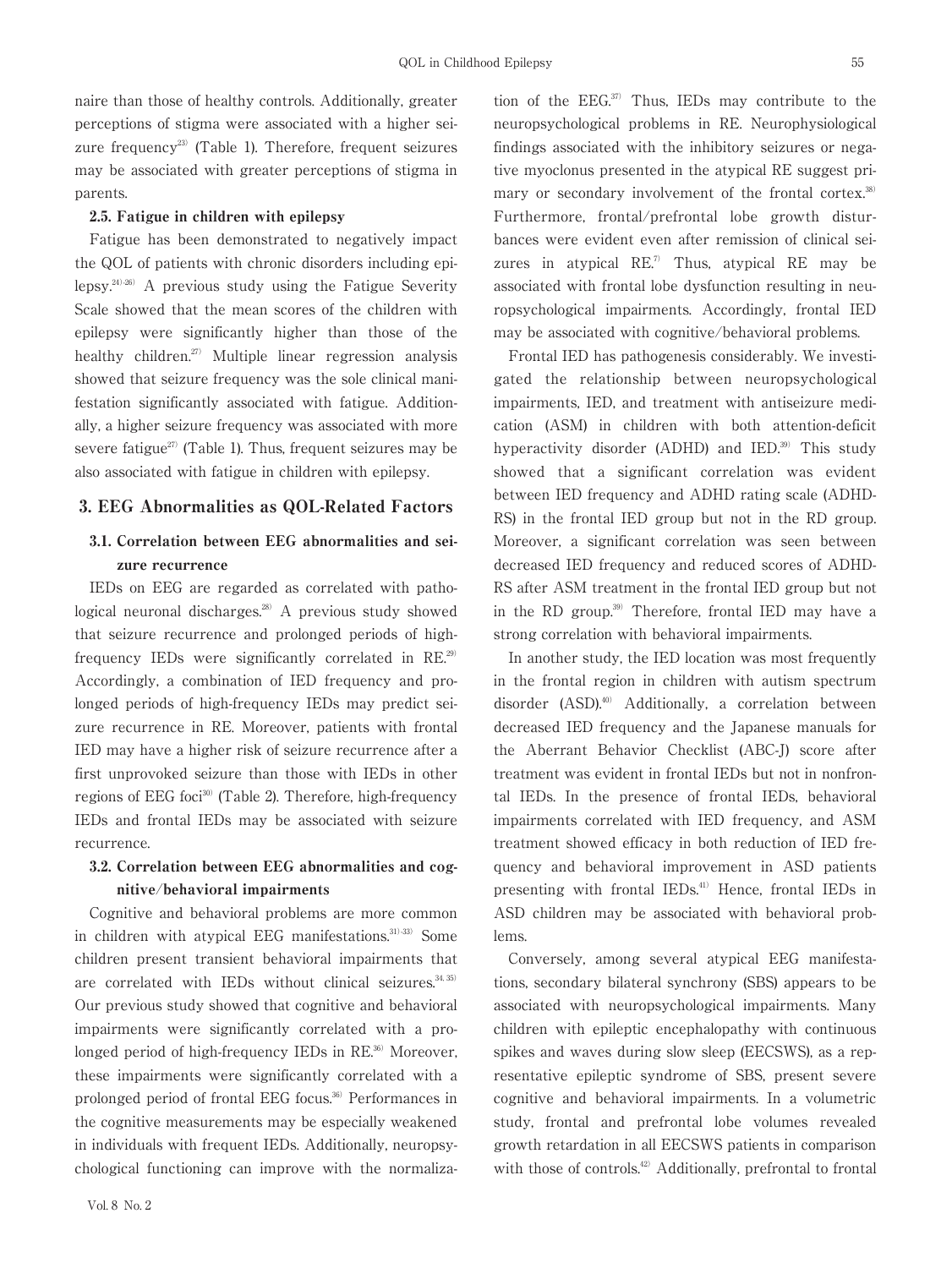#### 56 H. Kanemura

| IED on EEG as<br>QOL-related factors                              | Findings                                                                                                                                                                                                      |  |  |  |  |  |
|-------------------------------------------------------------------|---------------------------------------------------------------------------------------------------------------------------------------------------------------------------------------------------------------|--|--|--|--|--|
| Seizure recurrence and<br>frequency of IED $^{29)}$               | #Seizure recurrence and extended periods of high-frequency IEDs were significantly correlated<br>in RE $(p<0.001)$ .                                                                                          |  |  |  |  |  |
| Seizure recurrence<br>and frontal $\text{IED }30$                 | #Patients with frontal IED may have a significantly higher risk of developing epilepsy after a<br>first unprovoked seizure than those with IEDs in other regions of EEG foci ( $p < 0.05$ ).                  |  |  |  |  |  |
| Cognitive/behavioral<br>impairments and<br>frequency of IED 36)   | #Cognitive and behavioral impairments were significantly correlated with a prolonged period of<br>high-frequency IEDs in RE ( $p < 0.01$ ).                                                                   |  |  |  |  |  |
| Cognitive/behavioral<br>impairments and<br>frontal IED 36, 39-41) | #Cognitive and behavioral impairments were also significantly correlated with a prolonged peri-<br>od of frontal EEG focus in RE ( $p < 0.003$ ).                                                             |  |  |  |  |  |
|                                                                   | #A significant correlation was evident between IED frequency and ADHD-RS in the frontal IED<br>group, but not in the RD group ( $p < 0.03$ ).                                                                 |  |  |  |  |  |
|                                                                   | #A significant correlation was seen between decreased IED frequency and reduced scores of<br>ADHD-RS after ASM treatments in the frontal IED group, but not in the RD group ( $p < 0.001$ ).                  |  |  |  |  |  |
|                                                                   | #The location of IED was most commonly in the frontal region in children with ASD.                                                                                                                            |  |  |  |  |  |
|                                                                   | #A correlation between decreased IED frequency and the Japanese manuals for the ABC-J score<br>after treatment was evident in frontal IEDs, but not in non-frontal IEDs in ASD patients ( $p =$<br>$0.023$ ). |  |  |  |  |  |
| Cognitive/behavioral<br>impairments and<br>SBS 42, 43)            | #Frontal and prefrontal lobe volumes revealed growth disturbance in all EECSWS patients com-<br>pared with those of controls.                                                                                 |  |  |  |  |  |
|                                                                   | #Prefrontal to frontal lobe volume ratios increased serially in control participants, whereas the<br>ratios decreased in all EECSWS patients.                                                                 |  |  |  |  |  |
|                                                                   | # In the patients with shorter CSWS periods, the ratios were soon restored to normal values.                                                                                                                  |  |  |  |  |  |
|                                                                   | # Growth disturbances of the prefrontal lobes were persistent in the patients with longer CSWS<br>periods.                                                                                                    |  |  |  |  |  |
|                                                                   | #The degree of decrease of ABC-I score by ASM treatment was larger in EEG responders than<br>in EEG nonresponders in patients presenting with SBS $(p<0.01)$ .                                                |  |  |  |  |  |
| Stigma in children and<br>frontal IED $45$                        | #The scores of all questions were higher in the frontal group than those in other regions ( $p < 0.01$ ).                                                                                                     |  |  |  |  |  |
|                                                                   | #Children presenting with frontal IED perceived a greater stigma than those with nonfrontal<br>IED $(p<0.01)$ .                                                                                               |  |  |  |  |  |

|  |  |  |  |  | Table 2 Findings for IED on EEG as QOL-related factors |  |
|--|--|--|--|--|--------------------------------------------------------|--|
|--|--|--|--|--|--------------------------------------------------------|--|

IED, interictal epileptiform discharge; EEG, electroencephalogram; QOL, quality of life; RE, Rolandic epilepsy; ADHD-RS, attention-deficit/hyperactivity disorder rating scale; ASM, antiseizure medication; RD, Rolandic discharge; ASD, autism spectrum disorder; ABC-J, Aberrant Behavior Checklist; SBS, secondary bilateral synchrony; EECSWS, epileptic encephalopathy with continuous spikes and waves during slow sleep.

lobe volume ratios increased serially in controls, whereas the ratios decreased in all EECSWS patients. Moreover, in the patients with shorter CSWS periods, the ratios were soon recovered to normal values, whereas the prefrontal lobe growth retardation was persistent in the patients with longer CSWS periods.<sup>42</sup> Based on these observations, the duration of severe EEG abnormalities may be associated with prefrontal lobe growth disturbance, which relates to neuropsychological impairments.

Moreover, we evaluated the relationship between IED/ seizure frequency and neuropsychological impairments after ASM treatment in epilepsy adolescents with SBS.43) The degree of decrease by ASM treatment was greater in EEG responders than in EEG nonresponders. This finding suggests that behavioral problems may be associated with SBS on EEG<sup>43)</sup> (Table 2).

# 3.3. Correlation between EEG abnormalities and stigma

The relationship between emotions and abnormalities in EEG activity has been examined. Frontal EEG abnormalities may affect neuropsychological functions.44) In our previous study, the relationship between localized IED and the perception of stigma was evaluated to elucidate EEG factors associated with perceived stigma in children with epilepsy.<sup>45)</sup> This study showed that the scores of the Child Stigma Scale were higher in the frontal group than those in other regions. Children presenting with frontal IED perceived a greater stigma than those with nonfrontal IED. Thus, frontal IED may function as a mediator of emotional responses such as stigma $45$  (Table 2).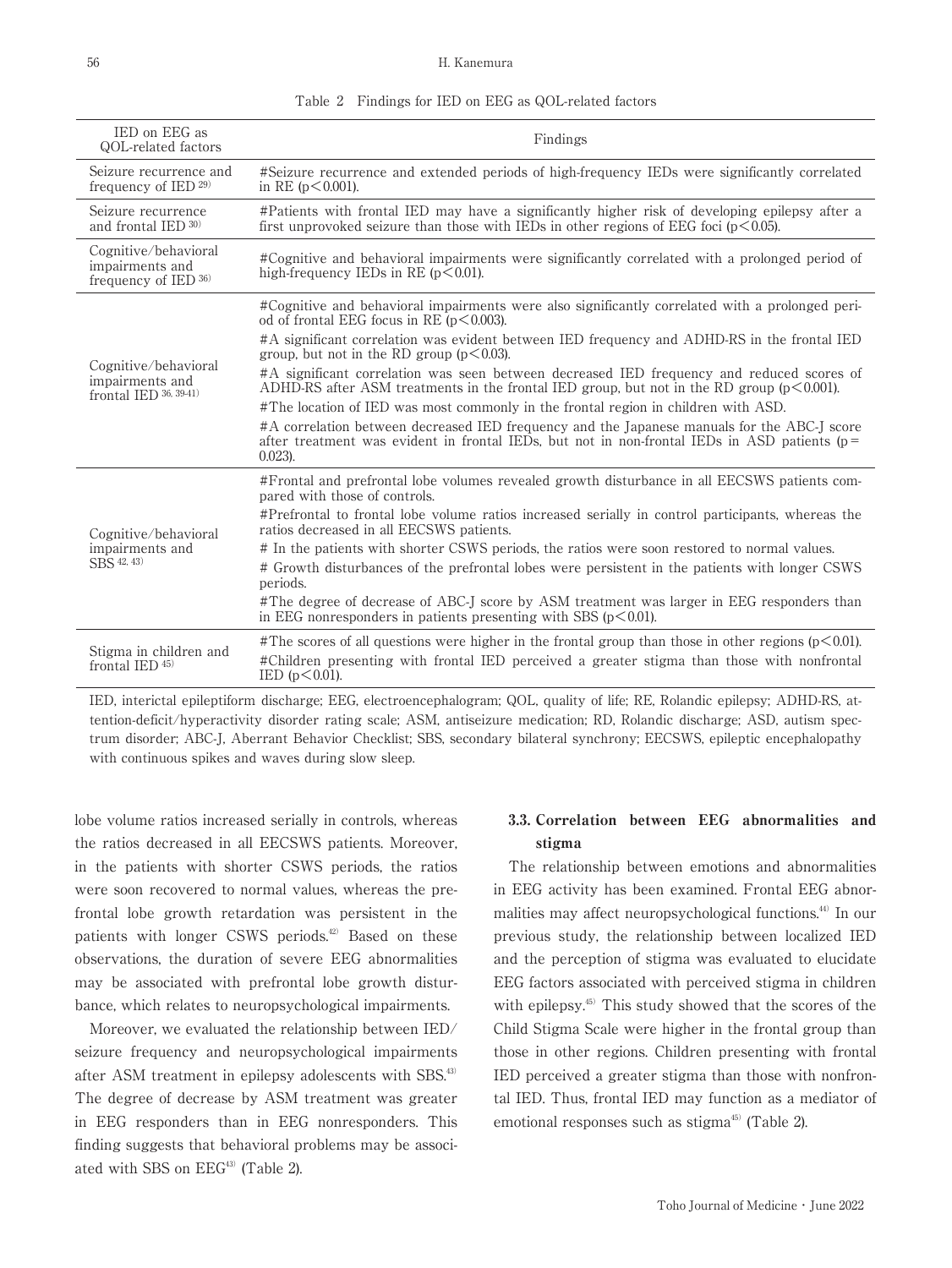# 4. Strategy of Treatment for Childhood Epilepsy

### 4.1. Urgent suppression of clinical seizures

As described before, the occurrence of frequent seizures and SE may induce prefrontal lobe growth retardation, which provokes neuropsychological impairments.<sup>8,11)</sup> Additionally, prefrontal growth may reveal more rapid recovery in patients with shorter active seizure periods.<sup>8)</sup> The findings in previous studies may support the possible explanations for the relationship between frequent seizures and neuropsychological impairments as "seizure activity per se disrupts behavior" speculated by Austin et al.46) Moreover, PS patients presenting with SE showed disrupted prefrontal growth in our previous study.<sup>11)</sup> Furthermore, poorer outcomes were evident in patients with more frequent SE episodes.<sup>11)</sup> Thus, SE can induce disruptions in prefrontal growth in the immature brain. Damage to the frontal regions during childhood can result in impairments to neurobehavioral development.<sup>47)</sup>

Based on these findings, management of treatment may be required to remit seizures as soon as possible to achieve optimal prognosis with cognitive or behavioral involvement in childhood epilepsy.

### 4.2. Urgent suppression of EEG abnormalities

As suggested by several studies, high-frequency IEDs and frontal IEDs may be associated with neuropsychological impairments.36) As described before, EEG improvement via ASM treatment may be associated with behavioral improvements in children with ADHD/ASD presenting with frontal IED.<sup>39,41)</sup> Thus, frontal IED may be associated with behavioral impairments in ADHD/ASD, and treatment with ASM may be effective both in the reduction of IED and in the improvement of behavioral impairments in the ADHD/ASD patients with frontal IED.

Additionally, concerning the EECSWS-related neuropsychological impairments, several authors have underlined the parallel course of EECSWS and cognitive/ behavioral abnormalities.<sup>48</sup> The manifestation of neuropsychological impairments coincided with the onset and disappearance of EEG abnormalities rather than with the outcome of clinical seizures.<sup>49)</sup> As described before, behavioral improvement was evident in association with EEG improvement in patients presenting with SBS.<sup>43</sup> The duration of "epilepsy," not only "clinical seizure," seems to be a prognostic factor, and thus, the urgent suppression of SBS may be necessary to prevent the progression of neuropsychological impairments.50)

Based on these findings, the urgent suppression of frontal IED and SBS may be necessary to prevent the progression of neuropsychological impairments and to improve the QOL of children with epilepsy.

# 5. Conclusion

Children with epilepsy do not always exhibit neuropsychological problems. Nevertheless, seizure severities and IEDs on EEG may be associated with neuropsychological impairments. To prevent these disturbances, we should appropriately treat patients to suppress seizures and EEG abnormalities as early as possible. Based on the results of several studies, the preferable treatment options may be required to remit seizures and EEG abnormalities such as frontal IED and SBS as soon as possible to achieve the most favorable prognosis for children with epilepsy.

Conflicts of interest: Dr. Hideaki Kanemura has received speaker's fees from Eisai Co., Ltd.

#### References

- 1) Weglage J, Demsky A, Pietsch M, Kurlemann G. Neuropsychological, intellectual, and behavioral findings in patients with centrotemporal spikes with and without seizures. Dev Med Child Neurol. 1997; 39: 646-51.
- 2) Hamelin S, Kahane P, Vercueil L. Fatigue in epilepsy: A prospective inter-ictal and post-ictal survey. Epilepsy Res. 2010; 91: 153-60.
- 3) Hernandez-Ronquillo L, Moien-Afshari F, Knox K, Britz J, TellezZenteno JF. How to measure fatigue in epilepsy? The validation of three scales for clinical use. Epilepsy Res. 2011; 95: 119-29.
- 4) Hoare P. The development of psychiatric disorder among school children with epilepsy. Dev Med Child Neurol. 1984; 26: 3-13.
- 5) Austin JK, Risinger MW, Beckett LA. Correlates of behavior problems in children with epilepsy. Epilepsia. 1992; 33: 1115-22.
- 6) Holmes GL, Ben-Ari Y. The neurobiology and consequences of epilepsy in the developing brain. Pediatr Res. 2001; 49: 320-5.
- 7)Kanemura H, Hata S, Aoyagi K, Sugita K, Aihara M. Serial changes of prefrontal lobe growth in the patients with benign childhood epilepsy with centrotemporal spikes presenting with cognitive impairments/behavioral problems. Brain Dev. 2011; 33: 106-13.
- 8) Kanemura H, Sano F, Tando T, Sugita K, Aihara M, Repeated seizures induce prefrontal growth disturbance in frontal lobe epilepsy. Brain Dev. 2012; 34: 175-80.
- 9) Sinclair DB, Wheatley M, Snyder T. Frontal lobe epilepsy in childhood. Pediatr Neurol. 2004; 30: 169-76.
- 10) Fejerman N, Caraballo RH. Early-onset benign childhood occipi-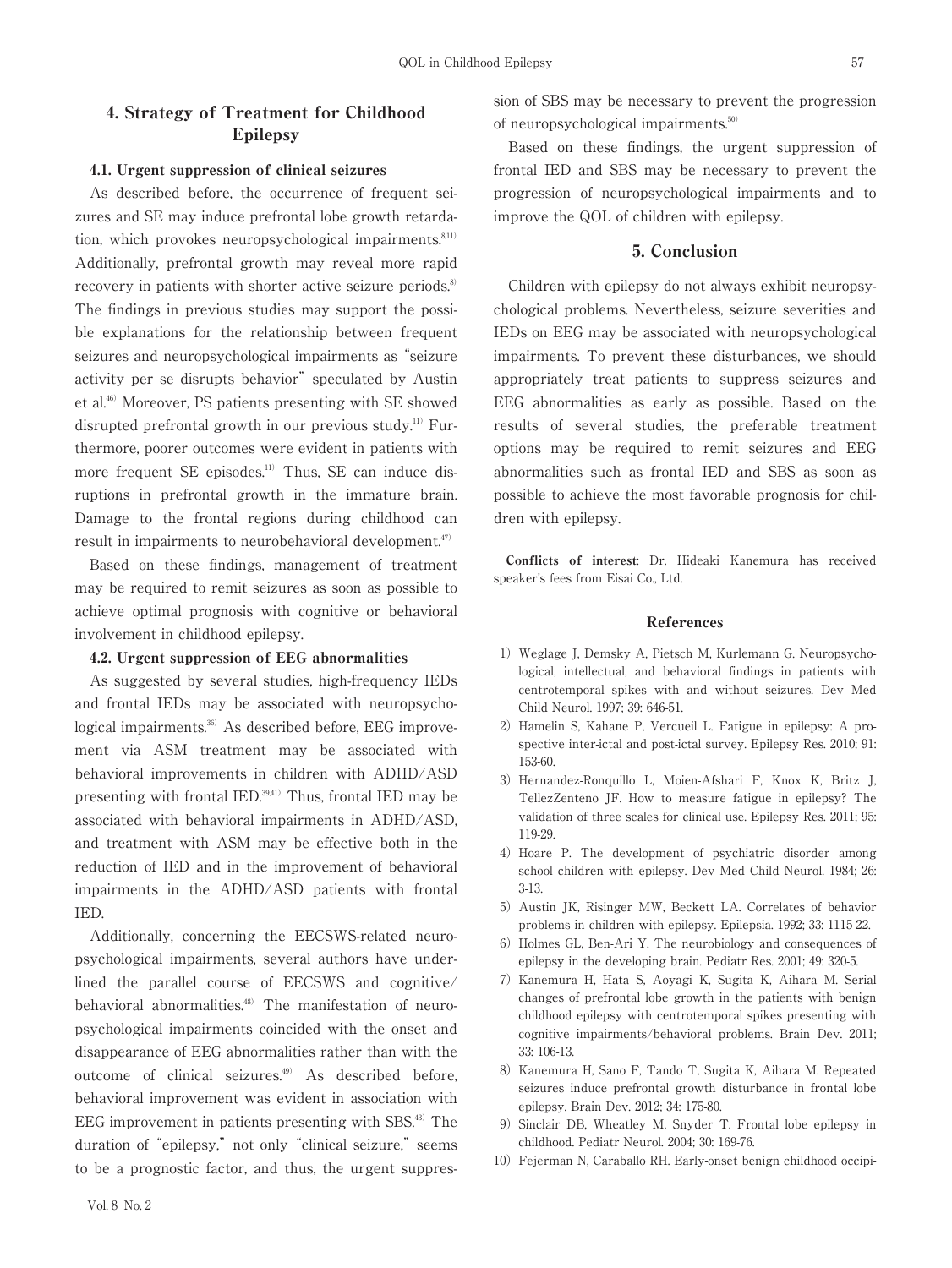tal epilepsy (Panayiotopoulos type). In: Fejerman N, Caraballo RH, editors. Benign Focal Epilepsies in Infancy, Childhood and Adolescence. Montrouge: John Libbey Eurotext; 2007. p. 115-44.

- 11) Kanemura H, Sano F, Ohyama T, Aoyagi K, Sugita K, Aihara M. Sequential prefrontal lobe volume changes and cognitive dysfunctions in children with Panayiotopoulos syndrome presenting with status epilepticus. Epilepsy Res. 2015; 112: 122-9.
- 12) Andermann F. Clinical features of migraine-epilepsy syndrome. In: Andermann F, Lugaresi E, editors. Migraine and Epilepsy. Boston: Butterworths; 1987. p. 3-30.
- 13) Kanemura H, Sano F, Ishii S, Ohyama T, Sugita K, Aihara M. Characteristics of headache in children with epilepsy. Seizure. 2013; 22: 647-50.
- 14) Jacoby A, Baker G, Smith D, Dewey M, Chadwick D. Measuring the impact of epilepsy: The development of a novel scale. Epilepsy Res. 1993; 16: 83-8.
- 15) Devinsky O, Westbrook L, Cramer J, Glassman M, Perrine K, Camfield C. Risk factors for poor health-related quality of life in adolescents with epilepsy. Epilepsia 1999; 40: 1715-20.
- 16) Kanemura H, Sano F, Sugita K, Aihara M, Presence of monthly seizures affects perceived stigma in children with epilepsy. J Pediatr Epilepsy. 2014; 3: 85-92.
- 17)] Rodenburg R, Meijer AM, Dekovic M, Aldenkamp AP. Parents of children with enduring epilepsy: predictions of parenting stress and parenting. Epilepsy Behav. 2007; 11: 197-207.
- 18) Modi AC. The impact of a new pediatric epilepsy diagnosis on parents: parenting stress and activity patterns. Epilepsy Behav. 2008; 13: 169-73.
- 19) Chiou HH, Hsieh LP. Parenting stress in patients of children with epilepsy and asthma. J Child Neurol. 2008; 23: 301-6.
- 20) Cushner-Weinstein S, Dassoulas K, Salpekar JA, Henderson SE, Pearl PL, Gaillard WD, et al. Parenting stress and childhood epilepsy: The impact of depression, learning, and seizurerelated factors. Epilepsy Behav. 2008; 13: 109-14.
- 21) Kerne V, Chapieski L. Adaptive functioning in pediatric epilepsy: contributions of seizure-related variables and parental anxiety. Epilepsy Behav. 2015; 43: 48-52.
- 22) Braams O, Meekes J, Braun K, Schappin R, van Rijen PC, Hendriks MPH, et al. Parenting stress does not normalize after child's epilepsy surgery. Epilepsy Behav. 2015; 42: 147-52.
- 23) Kanemura H, Sano F, Ohyama T, Sugita K, Aihara M. Seizure severity in children with epilepsy is associated with their parents' perception of stigma. Epilpsy Behav. 2016; 63: 42-5.
- 24) Vercoulen JH, Hommes OR, Swanink CM, Jongen PJ, Fennis JF, Galama JM, et al. The measurement of fatigue in patients with multiple sclerosis. A multidimensional comparison with chronic fatigue syndrome and healthy subjects. Arch Neurol. 1996; 53: 642-9.
- 25) Dittner AJ, Wessely SC, Brown RG. The assessment of fatigue: A practical guide for clinicians and researchers. J Psychosom Res. 2004; 56: 157-70.
- 26) Christensen D, Johnsen SP, Watt T, Harder I, Kirkevold M, Andersen G. Dimensions of post-stroke fatigue: A two-year follow-up study. Cerebrovasc Dis. 2008; 26: 134-41.
- 27) Kanemura H, Sano F, Ohyama T, Sugita K, Aihara M. Association between seizure frequency and fatigue levels in children with epilepsy. J Paediatr Child Health. 2018; 54: 1336-40.
- 28) Wolff M, Weiskopf N, Serra E, Preissl H, Birbaumer N, Kraegeloh-Mann I. Benign partial epilepsy in childhood: selective cognitive deficits are related to the location of focal spikes

determined by combined EEG ⁄ MEG. Epilepsia. 2005; 46: 1661- 7.

- 29) Kanemura H, Sano F, Ohyama T, Sugita K, Aihara M, Sequential EEG characteristics may predict seizure recurrence in rolandic epilepsy. Seizure. 2014; 23: 646-50.
- 30) Kanemura H, Sano F, Ohyama T, Mizorogi S, Sugita K, Aihara M. EEG characteristics predict subsequent epilepsy in children with their first unprovoked seizure. Epilepsy Res. 2015; 115: 58-62.
- 31) Massa R, de Saint-Martin A, Carcangiu R, Rudolf G, Seegmuller C, Kleitz, C, et al. EEG criteria predictive of complicated evolution in idiopathic Rolandic epilepsy. Neurology. 2001; 57: 1071-9.
- 32) Verrotti A, Latini G, Trotta D, Giannuzzi R, Cutarella R, Morgeseet G, et al. Typical and atypical rolandic epilepsy in childhood: a follow-up study. Pediatr Neurol. 2002; 26: 26-9.
- 33) Vinayan KP, Biji V, Thomas SV. Educational problems with underlying neuropsychological impairment are common in children with benign epilepsy of childhood with centrotemporal spikes (BECTS). Seizure. 2005; 14: 207-12.
- 34) Ronen GM, Richards JE, Cunningham C, Secord M, Can sodium valproate improve learning in children with epileptiform bursts but without clinical seizures? Dev Med Child Neurol. 2000; 42: 751-5.
- 35)Binnie CD. Cognitive impairment during epileptiform discharges: is it ever justifiable to treat the EEG? Lancet Neurol. 2003; 2: 725-30.
- 36)Kanemura H, Sano F, Aoyagi K, Sugita K, Aihara M. Do sequential EEG changes predict atypical clinical features in rolandic epilepsy? Dev Med Child Neurol. 2012; 54: 912-7.
- 37) Baglietto MG, Battaglia FM, Nobili L, Tortorelli S, De Negri E, Calevoet MG, et al. Neuropsychological disorders related to interictal epileptic discharges during sleep in benign epilepsy of childhood with centrotemporal or Rolandic spikes. Dev Med Child Neurol. 2001; 43: 407-12.
- 38)Tassinari CA, Rubboli G, Shibasaki H. Neurophysiology of positive and negative myoclonus. Electroencephalogr Clin Neurophysiol. 1998; 107: 181-95.
- 39) Kanemura H, Sano F, Tando T, Hosaka H, Sugita K, Aihara M, EEG improvements with antiepileptic drug treatment can show a high correlation with behavior recovery in children with ADHD. Epilepsy Behav. 2013; 27: 443-8.
- 40) Kanemura H, Sano F, Tando T, Sugita K, Aihara M. Can EEG characteristics predict development of epilepsy in autistic children? Eur J Paediatr Neurol. 2013; 17: 232-7.
- 41) Kanemura H, Sano F, Hoshino H, Aihara M, Efficacy of perampanel in epilepsy patients with autism spectrum disorder. Epilepsy Res. 2021; 170: 106550.
- 42) Kanemura H, Aihara M. Sequential prefrontal lobe volume changes in epileptic patients with continuous spikes and waves during slow sleep. In: Gadze ZP, editors. Epilepsy in Childen - Clinical and Social Aspects. Croatia: INTECH; 2011. p. 13-24.
- 43)Kanemura H, Sano F, Hoshino H, Takayama K, Aihara M. Effects of perampanel on secondary bilateral synchrony and behavioral problems in adolescents with epilepsy showing insufficient response with levetiracetam. Seizure. 2020; 80: 131- 7.
- 44) Coan JA, Allen JJB. The state and trait nature of frontal EEG asymmetry in emotion. In: Hugdahl K, Davidson RJ, editors. The Asymmetry Brain. Cambridge MA: MIT Press; 2003. p. 565-615.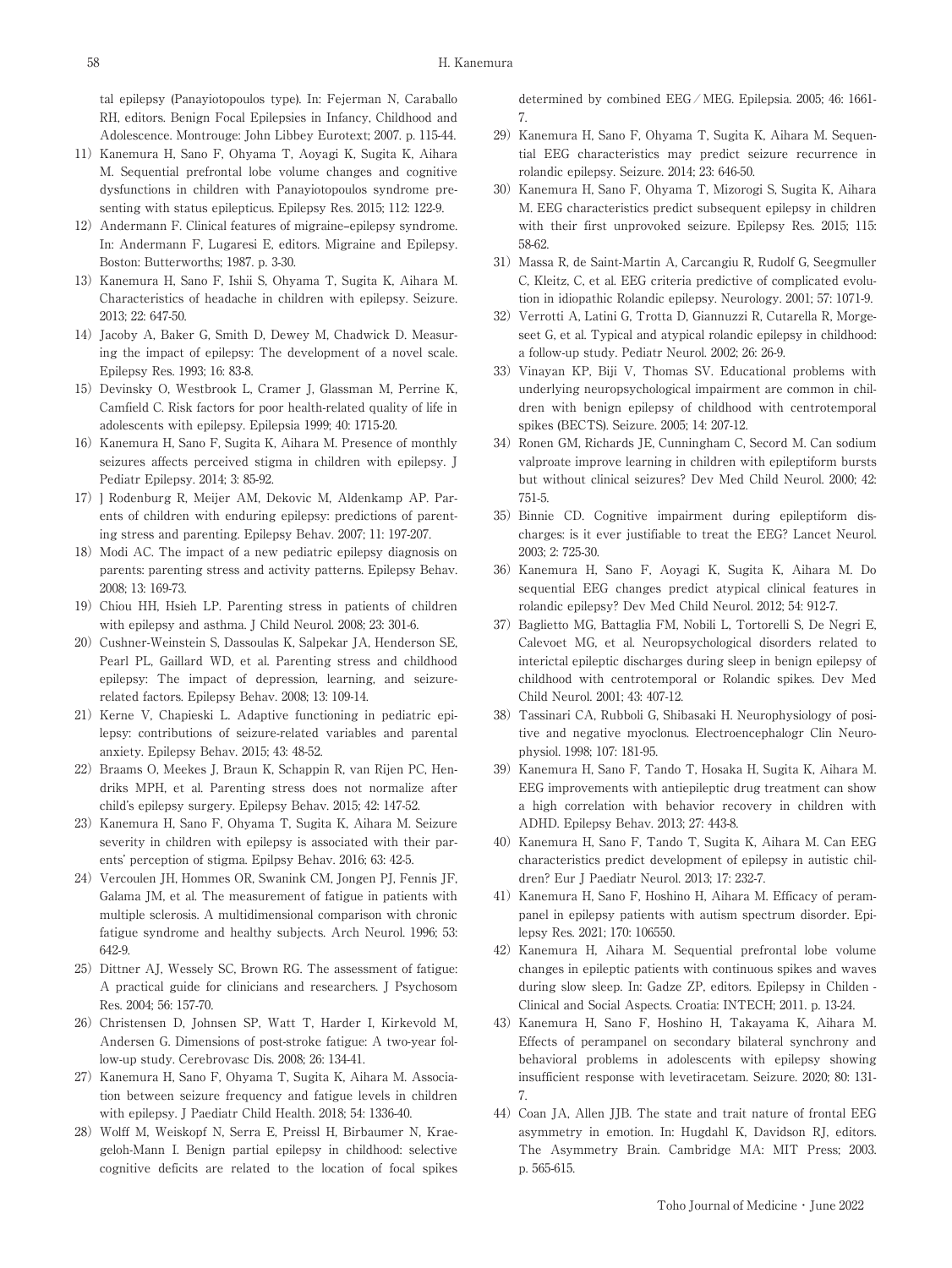- 45) Kanemura H, Sano F, Ohyama T, Sugita K, Aihara M. Correlation between perceived stigma and EEG paroxysmal abnormality in childhood epilepsy. Epilepsy Behav. 2015; 52: 44-8.
- 46) Austin JK, Dunn DW, Caffrey HM, Perkins SM, Harezlak J, Rose DF. Recurrent seizures and behavior problems in children with first recognized seizures: A prospective study. Epilepsia. 2002; 43: 1564-73.
- 47) Aihara M, Aoyagi K, Goldberg E, Nakazawa S. Age shifts frontal cortical control in a cognitive bias task from right to left: part I. Neuropsychological study. Brain Dev. 2003; 25: 555-9.
- 48) De Negri M, Baglietto MG, Battaglia FM, Gaggero R, Pessagno A, Recanati L. Treatment of electrical status epilepticus by short diazepam (DZP) cycles after DZP rectal bolus test. Brain Dev. 1995; 17: 330-3.
- 49) Morikawa T, Seino M, Yagi K. Long-term outcome of four children with continuous spike-waves during sleep, In: Roger J, Bureau M, Dravet CH, DreifussFE, Perret A, Wolf P, editors. Epileptic Syndromes in Infancy, Childhood and Adolescence. 2nd ed. London: John Libbey; 1992. p.257-66.
- 50) Kanemura H, Aihara M. Neurobiological effects of CSWS on brain growth: A magnetic resonance imaging volumetric study. J Pediatr Epilepsy. 2012; 1: 187-93.

ⒸMedical Society of Toho University. Toho Journal of Medicine is an Open Access journal distributed under the Creative Commons Attribution-NonCommercial-NoDerivatives 4.0 International License. To view the details of this license, please visit (https://creativecommons.org/licenses/by-nc-nd/4.0/).